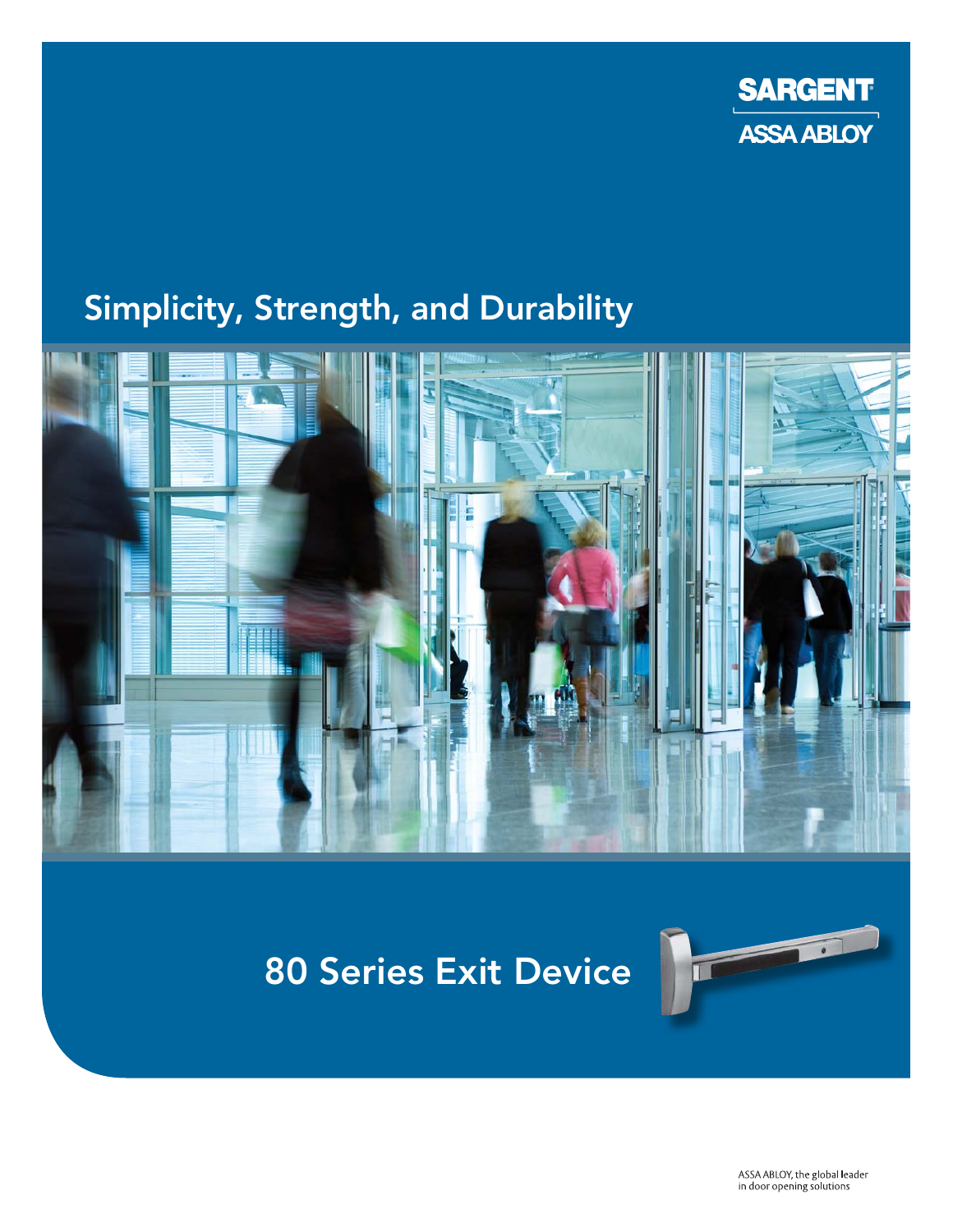## 80 Series Exit Device



### 8500/8800 Series

- Single point rim latching exit device
- Designed for standard width (8800 Series) or narrow (8500 Series) stile applications on wood, metal or aluminum doors
- Double door applications require use with mullions

#### 8700 Series

- Two point latching with surface vertical rods
- Top & bottom latch with adjustability through center case
- Available less bottom rod (NB-)
- Available with Hurricane and Windstorm Resistance Certifications to meet building codes as specified by the Florida Building Code and the International Building code



Popular Options Available

- **Electric Latch Retraction** (56-) provides electrified retraction of the latchbolt for momentary or maintained periods.
- ElectroGuard™ Delayed Egress (57-) sounds a door alarm when an attempt is made to exit the door.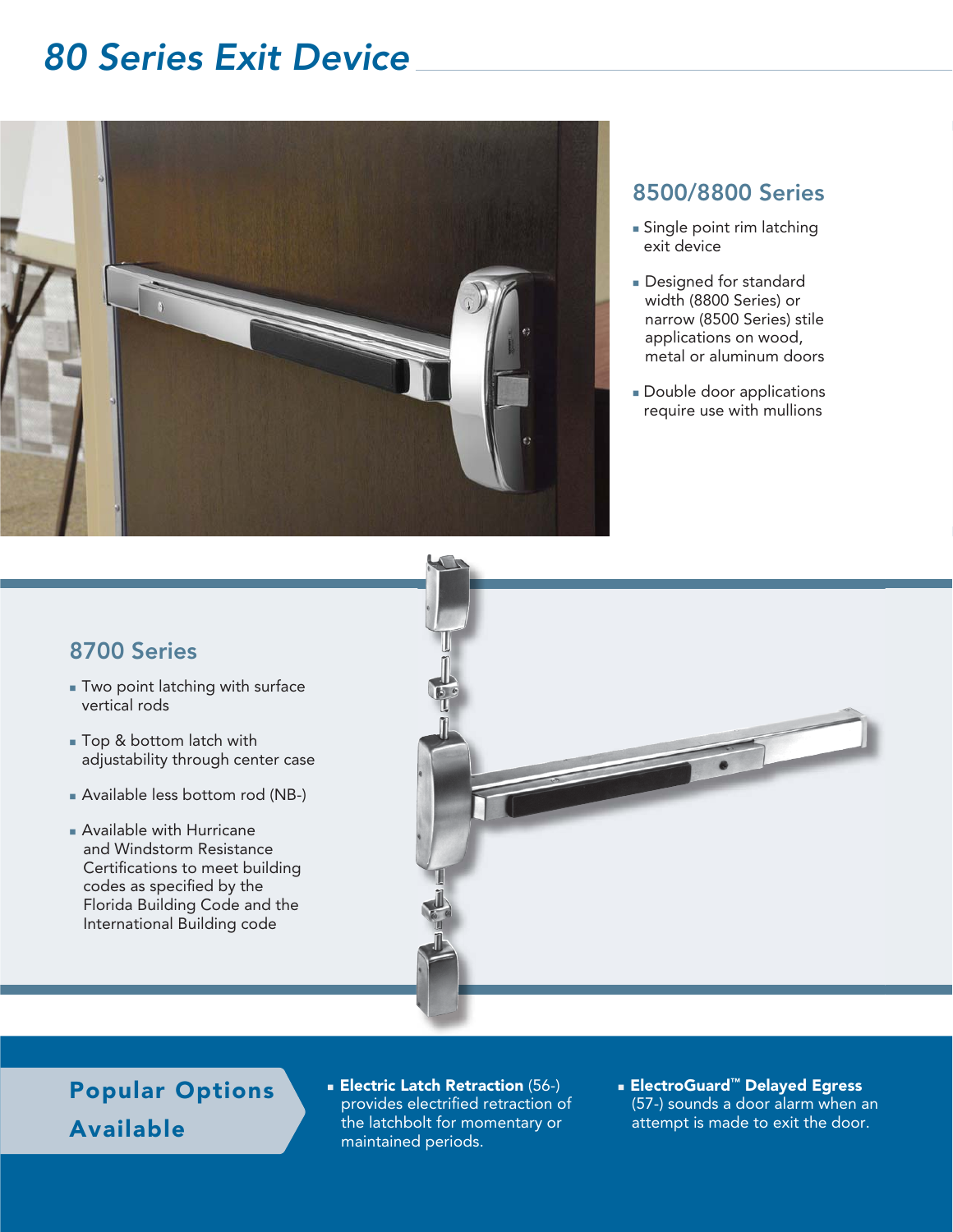



#### 8400/8600 Series

- $\blacksquare$  Two point latching with concealed vertical rods
- Designed for standard width (8600 Series) or narrow (8400 Series) stile applications on metal or aluminum doors
- Concealed rods for security and aesthetics
- Available less bottom rod (NB-)
- UL Fire and Panic listed

#### 8300/8900 Series

- Mortise lock exit device
- Designed for standard width stile applications on wood and metal doors
- Designed for standard width (8900 Series) or narrow (8300 Series) stile applications on metal or aluminum doors
- Concealed, single point guarded, latching for additional security
- Available with Windstorm Resistance Certification to meet building codes as specified by the Florida Building Code and the International Building code



- **Electric Dogging** (58-) continuously holds the push rail down and retracts the latchbolt.
- **Monitoring** (53-, 54-, 55-) keeps "an eye" on door activity and behavior. Available for the latchbolt, lever, and/or pushpad.
- **Alarm** (AL-) sounds immediately upon exit, discouraging unauthorized use of emergency exit door.

ASSA ABLOY, the global leader in door opening solutions